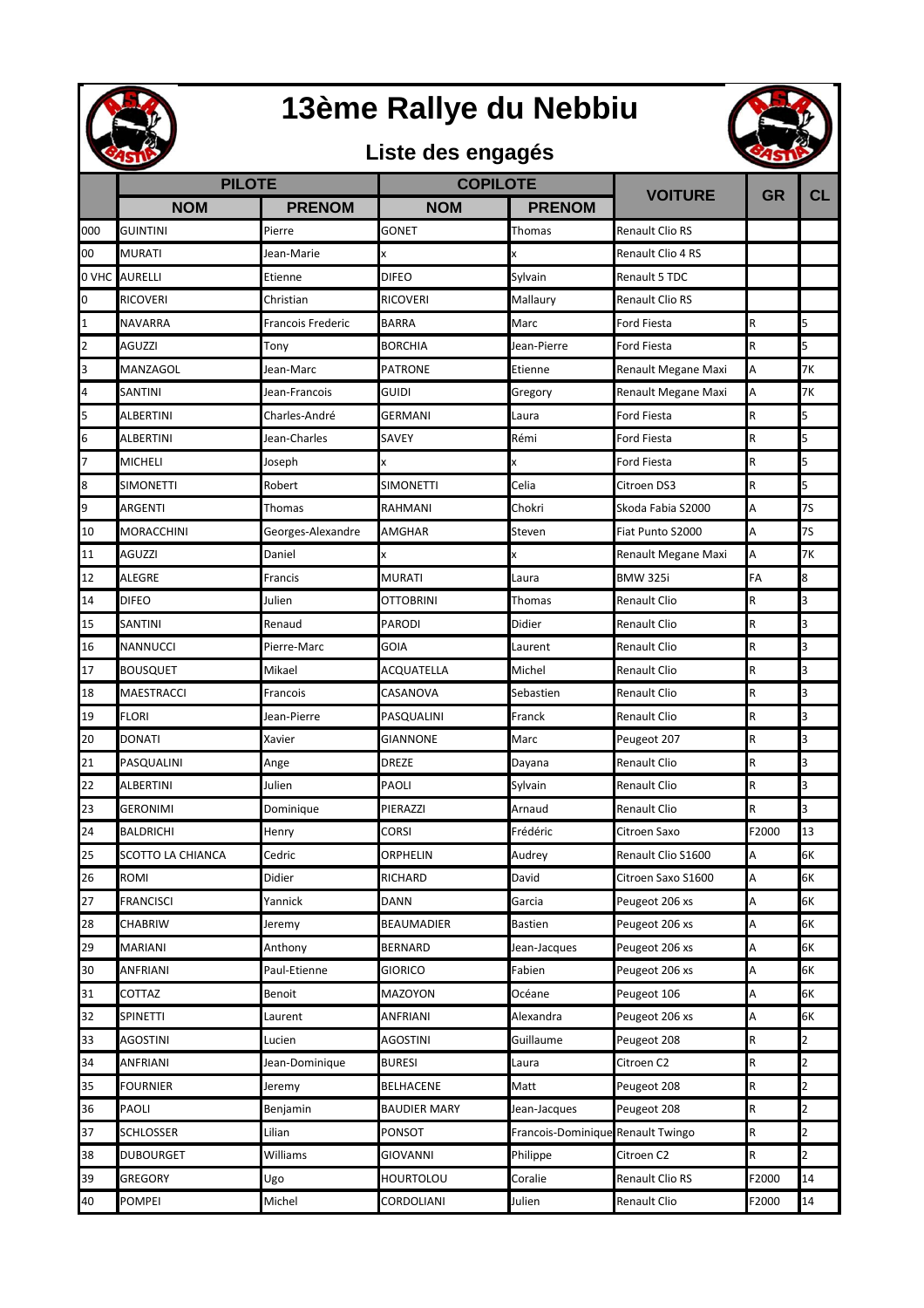| 41 | <b>GANDOLFI</b>    | Anthony        | <b>FINOCHIARO</b> | Sebastien        | Renault 3 Clio               | F2000     | 14                      |
|----|--------------------|----------------|-------------------|------------------|------------------------------|-----------|-------------------------|
| 42 | VANGIONI           | Francesco      | THIERS            | Julien           | <b>Renault Clio</b>          | F2000     | 14                      |
| 43 | <b>JAUMON</b>      | Lionel         | SANTINI           | Marie            | <b>Renault Clio</b>          | F2000     | 14                      |
| 44 | LANGIANI           | Patrick        | RASIGNI           | Romain           | Renault 5 GT Turbo           | F2000     | 14                      |
| 45 | PERRUSSEL          | Mikael         | ligier            | Vanessa          | <b>BMW Compact</b>           | F2000     | 14                      |
| 46 | <b>BALESTRACCI</b> | Anthony        | BALESTRACCI       | Stéphanie        | <b>Renault Clio Williams</b> | F2000     | 14                      |
| 47 | FABRA              | Jeremy         | roque             | Cyril            | Renault Clio 16s             | F2000     | 14                      |
| 48 | LUCCIONI           | Antoine        | LUIGI             | Antoine-Francois | BMW E30                      | F2000     | 14                      |
| 49 | AZAMBERTI          | Sebastien      | MURA              | Enrique          | <b>Fiat Punto</b>            | F2000     | 14                      |
| 50 | VILLORESI          | Raphael        | GABBIATI          | Fabrice          | <b>Renault Clio</b>          | F2000     | 14                      |
| 51 | <b>ASSAINTE</b>    | Thomas         | MORIN             | Jason            | Peugeot 205 GTI              | F2000     | 14                      |
| 52 | LEANDRI            | Antoine        | CATTANEO          | Olivier          | Renault Clio RS              | F2000     | 14                      |
| 53 | PUMO               | Antoine        | PUMO              | Frédéric         | Peugeot 206 RC               | F2000     | 14                      |
| 54 | CASANOVA           | Xavier         | DELATTRE          | Judicael         | <b>Renault Clio</b>          | F2000     | 14                      |
| 55 | BRANDIZI           | Marc           | BRANDIZI          | Elodie           | <b>Renault Clio</b>          | F2000     | 14                      |
| 56 | TRAMONI            | Don Grace      | LEROY             | Valérie          | Peugeot 205 GTI              | F2000     | 14                      |
| 57 | BIANCO             | Dominique      | BERNACCHI         | Jean-Francois    | <b>Renault Clio</b>          | FN        | 3                       |
| 58 | <b>GIUDICELLI</b>  | Paul           | DINI              | Gilbert          | <b>Renault Clio</b>          | N         | 3                       |
| 59 | PIREDDA            | Olivier        | <b>METTE</b>      | Christophe       | <b>Renault Clio</b>          | N         | 3                       |
| 60 | CASABIANCA         | Florian        | GIUSEPPI          | Nicolas          | <b>Renault Clio</b>          | <b>FN</b> | 3                       |
| 61 | CASAROMANI         | Dominique      | CASAROMANI        | Anthony          | Renault Clio                 | <b>FN</b> | 3                       |
| 62 | CERVETTI           | Francois       | <b>BONIFET</b>    | Julien           | Renault Clio Ragnotti        | FN        | 3                       |
| 63 | RAYNAUD            | Vincent        | RAYNAUD           | Thomas           | Lotus Elise 111s             | GT        | 9                       |
| 64 | <b>GHELARDINI</b>  | Francois-Marie | PARSI             | Laetitia         | Citroen Saxo                 | Α         | 6                       |
| 65 | BASTIANELLI        | Guillaume      | CESARI            | Joel             | Peugeot 205 GTI              | Α         | 6                       |
| 66 | <b>DIFEO</b>       | José           | <b>DIFEO</b>      | Pascal           | Citroen C2                   | F2000     | 13                      |
| 67 | CLAUDE             | Christophe     | BEAUBERT          | Nicolas          | Citroen Saxo                 | F2000     | 13                      |
| 68 | <b>PIRET</b>       | Vincent        | <b>PIRET</b>      | Julien           | Citroen Saxo                 | F2000     | 13                      |
| 69 | AGUILAR            | Stefan         | MARTIN LESCUYER   | Elodie           | Peugeot 106 16s              | F2000     | 13                      |
| 70 | <b>MIGNONI</b>     | José           | BENETEAU          | Leria            | Peugeot 106 xn               | F2000     | 13                      |
| 71 | <b>PREZIOSI</b>    | Christian      | <b>BRANDIZI</b>   | Audrey           | Peugeot 206 cc               | F2000     | 13                      |
| 72 | <b>MARIONI</b>     | Martial        | ROCCA SERRA       | Laury            | Citroen Saxo                 | F2000     | 13                      |
| 73 | <b>SESTINI</b>     | Giuseppino     | x                 | X                | Peugeot 205 GTI              | F2000     | 13                      |
| 74 | CANIFFI            | Jonathan       | LAPINA            | Nicolas          | Peugeot 106                  | Α         | 5                       |
| 75 | <b>SCHISFANO</b>   | Nicolas        | GUIRAUD           | Julie            | Peugeot 106                  | A         | 5                       |
| 76 | PAUTOU             | Loic           | D'ANGELO          | Enzo             | Renault Twingo               | R         | 1                       |
| 77 | FERRARI            | Cédric         | FERRARI           | Jean-Luc         | Peugeot 106                  | FN        | 2                       |
| 78 | MARIINI            | Michael        | REAL              | Thibaut          | Peugeot 106                  | N         | 2                       |
| 79 | <b>MICAELLI</b>    | Alexandre      | GODARD            | Marie            | Citroen Saxo                 | N         | $\overline{2}$          |
| 80 | FIGARI             | Morgan         | FINIDORI          | Pierre-Jean      | Citroen Saxo                 | N         | $\overline{\mathbf{c}}$ |
| 81 | <b>BERNOUS</b>     | Bouchta        | DELIGNE           | <b>ROMAIN</b>    | Citroen Saxo                 | N         | $\overline{\mathbf{c}}$ |
| 82 | DEFENDINI          | Romain         | LUCCIONI          | Alexandre        | Peugeot 106                  | N         | $\overline{2}$          |
| 83 | <b>NEGRI</b>       | Jean-Michel    | NEGRI             | Michel           | Peugeot 106                  | N         | 2                       |
| 84 | CAMBRIA            | Mickael        | PETREQUIN         | Elodie           | Peugeot 106                  | N         | 2                       |
| 85 | GIULIANI           | Pascal         | <b>SIMONI</b>     | Patrick          | Peugeot 106                  | N         | 2                       |
| 86 | NICOLI             | Gerard         | GALTIERI          | Marie-Flore      | Citroen AX Sport             | N         | 1                       |
| 87 | D'ULIVO            | Nicolas        | PAOLINI           | Angélique        | Peugeot 106                  | N         | 1                       |
| 88 | SICURANI           | Francois       | FEIBELMAN         | Christophe       | Peugeot 106                  | N         | 1                       |
| 89 | <b>BALDI</b>       | Petru          | <b>MINICUCCI</b>  | Manon            | Peugeot 106                  | N         | 1                       |